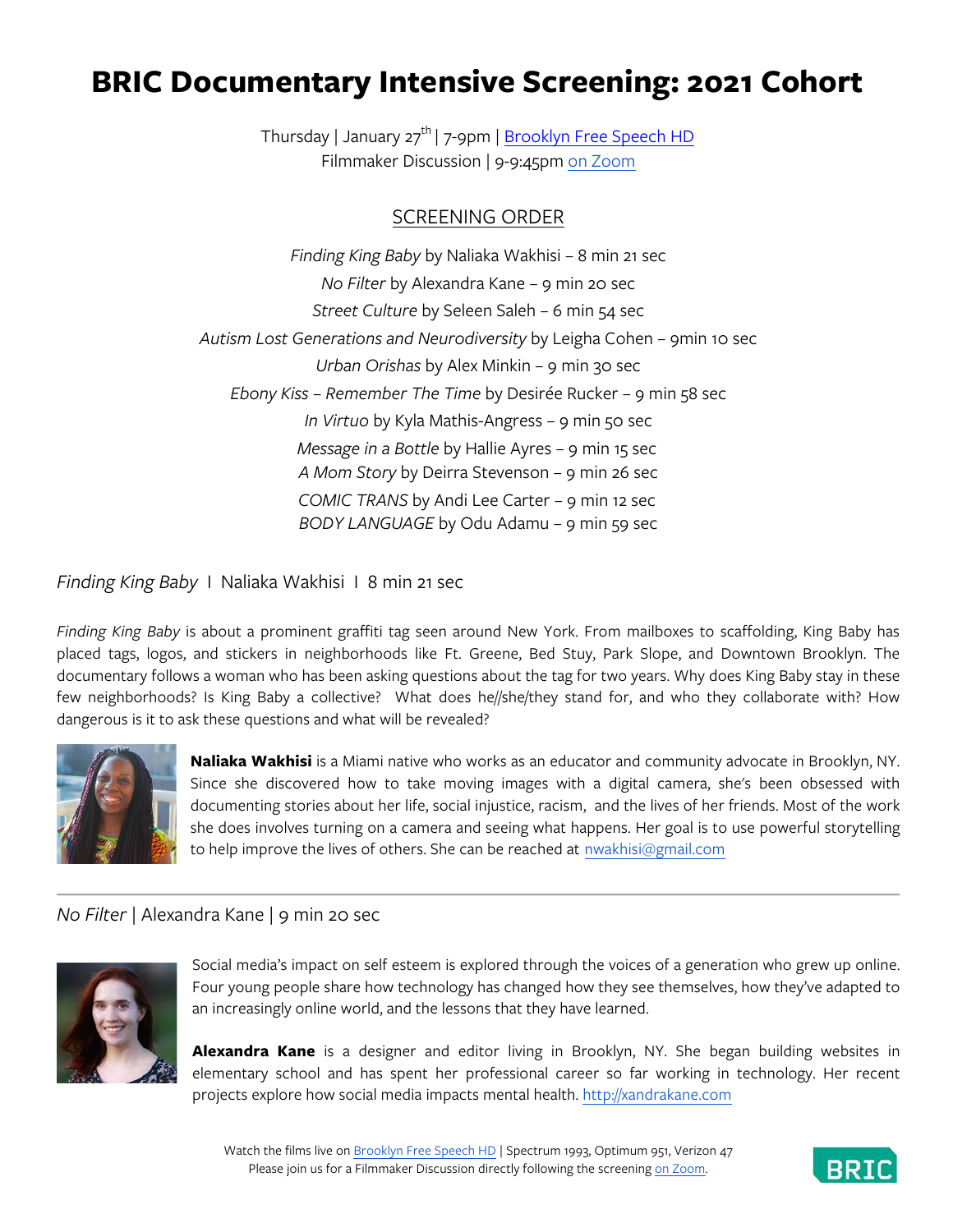# *Street Culture* | Seleen Saleh | 6 min 54 sec



*Street Culture* gives light to the original runway that inspires modern day fashion. There is an overload of color and style, by the pioneers and 'who's who' of the global fashion community. During a time when diversity in the fashion industry has become a major topic of discussion globally, 'Street Culture' was created to give a space to those whose contributions may or may not be known. This series is about documenting a movement in time that will continue to blossom and grow. A time of resilience, style, and celebrating culture. This film takes a deeper looker into what drives these creatives and what makes them flourish.

**Seleen Saleh** is a Brooklyn based photographer and is passionate about representation. In her teenage years she came across the 1990's black and white British Vogue magazine cover, featuring Naomi Campbell. She felt such a connection and was so empowered to see someone who looked like her on a cover. It was at that moment she realized the power of imagery. She believes in using photography and film to help build connections to inspire others to love, embrace and support the wide range of beauty you will find in her work.

To see more of her work: http://www.seleentsaleh.com

# *Autism Lost Generations and Neurodiversity* | Leigha Cohen | 9min 10 sec

We journey through how Autism and related issues has been viewed since 1950 through the eyes of 2 psychology professionals, and people whose ages vary from 31 to 72. We also explore Neurodiversity which was designed to counter how



societal stigma has negatively impacted many people who have been diagnosed with natural neurological differences as being disordered or broken.

**Leigha Cohen** is a parent and grandparent who was born in 1950 in Brooklyn, NY. She was diagnosed with having Autism in 2019. She holds multiple undergraduate degrees in sociology, early childhood education and electrical engineering of which she worked successfully in each of these fields. You can find out more about her video work at http://www.leighacohenvideo.com/

#### *Urban Orishas* | Alex Minkin | 9 min 30 sec

*Urban Orishas* is a poetic cine-essay that introduces storyteller, artist, scientist and spiritual medium of Templo Guaracy of Umbanda Luz Castañeda. Castañeda's series of paintings called Urban Orishas (orixás in Portuguese) maps the traditional African nature-based spirits and mystical forces of nature to various places in New York. The documentary also peeks into the mysterious world of Umbanda ceremonies. Finally, the narrative will take us into the artist's studio to observe her



creative process.

**Alex Minkin** is a Brooklyn-based anthropologist and cultural activist, focusing his research on the intersections between Jewish and Brazilian cultures. He presents the stories of Brazilian spiritual practitioners in a format that reflects the mystery of these experiences and their groundedness in history and myth. Alex is the founder of Ticún Brasil, which offers volunteer opportunities for travelers to Brazil, as well as cultural activities in New York. https://ticunbrasil.com

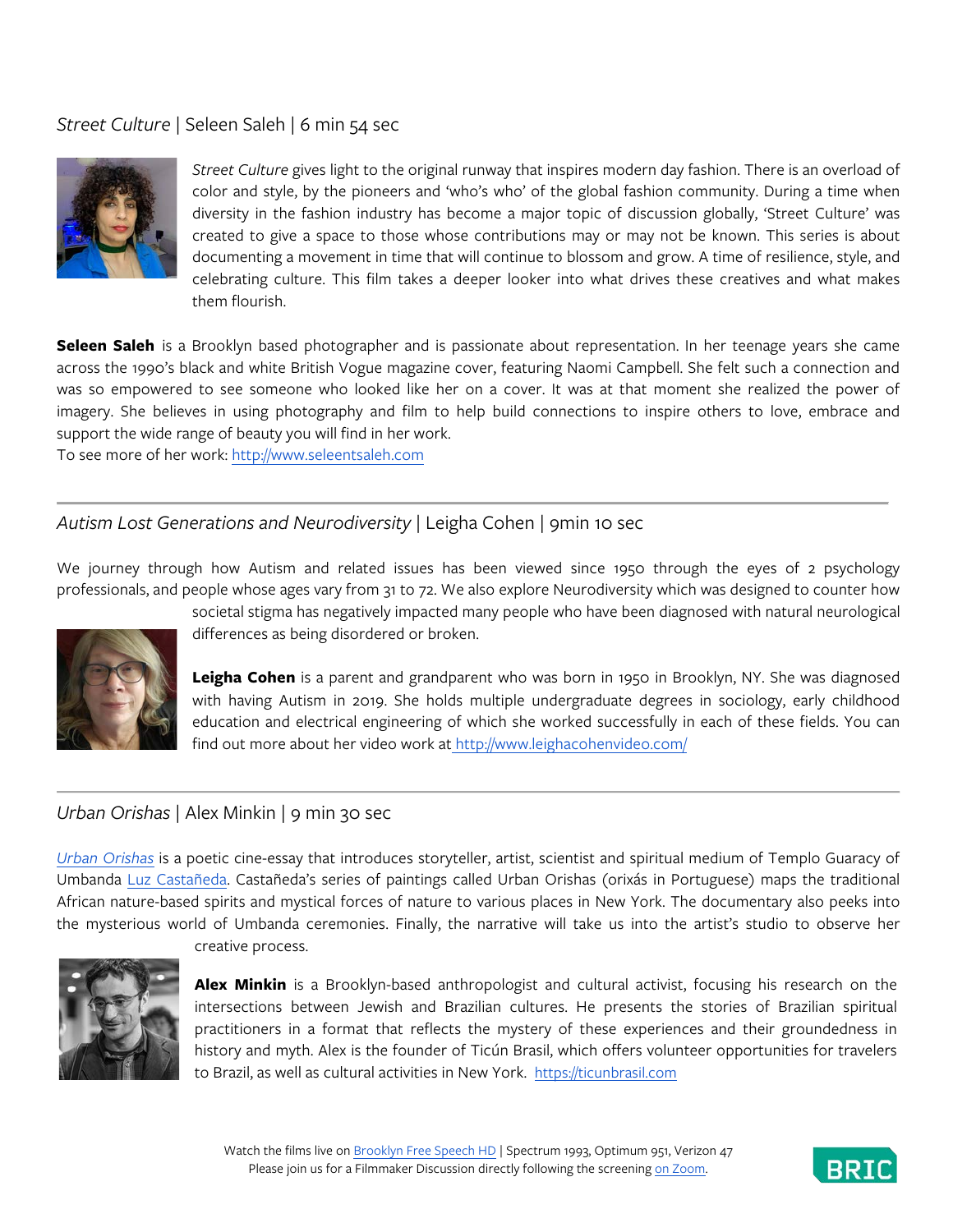# *Ebony Kiss – Remember The Time* | Desirée Rucker | 9 min 58 sec

*Ebony Kiss – Remember The Time* briefly explores the portrayal of African-American love in cinema, beginning with a



discussion of "Negro Kiss- Something Good," an archival film purported to be the first instance of African-Americans kissing onscreen, ending with conversations with women of various ages where they offer recollections of the first movie that made them believe in the power of love.

**Desirée Rucker** (MFA) is a Brooklyn-based, multidisciplinary artist who tells stories using film, video and words. She produces Culture Matters on BRIC Free Speech TV featuring community members and local artists in diverse genres.

#### *In Virtuo* | Kyla Mathis-Angress | 9 min 50 sec



*In Virtuo* follows one person's experience as she tries out a therapeutic practice called Virtual Reality Exposure Therapy (VRET) to address anxiety related to COVID-19.

**Kyla Mathis-Angress** is an artist and video producer working in Brooklyn, New York, with an interest in experimental documentary and video art.

#### *Message in a Bottle* | Hallie Ayres | 9 min 15 sec



In 2020, the National Parks Service found radiological contamination at Glass Bottle Beach, a former landfill site in southern Brooklyn. As a result of the subsequent clean-up proposals, historians have come forward with petitions to protect the beach and its artifacts, while some community members would rather see it restored to pristine coastline. *Message in a Bottle* showcases a range of these perspectives, complicating notions of ecology and conservation and highlighting what might get sacrificed in the name of cleanliness.

**Hallie Ayres** is an arts worker and writer living in Brooklyn. Previous work has been featured in e-flux, *art-agenda*, *Nerve Meter*, Film Diary Film Festival, and *Fraud Magazine*.

#### *A Mom Story* | Deirra Stevenson | 9 min 26 sec

*A Mom Story* is an intimate exploration of motherhood that demonstrates the levels of healing within an unbreakable bond. Forthcoming, tearfully painful, but yet achievable, we must come full circle to create a better understanding between generations.



**Deirra Stevenson** is an up-and-coming editor, producer, director from N.Y. who has worked as a production assistant and recently co-wrote and creatively directed a short film for Bronx Films 48 hr film challenge. Deirra is currently intrigued by films that evoke emotion, and influence the culture to think about the impact we have on society, good or bad. Deirra is passionate about telling stories. She currently directs, produces, and hosts a Community TV show that uplifts inspirational stories. linktree/Deirra